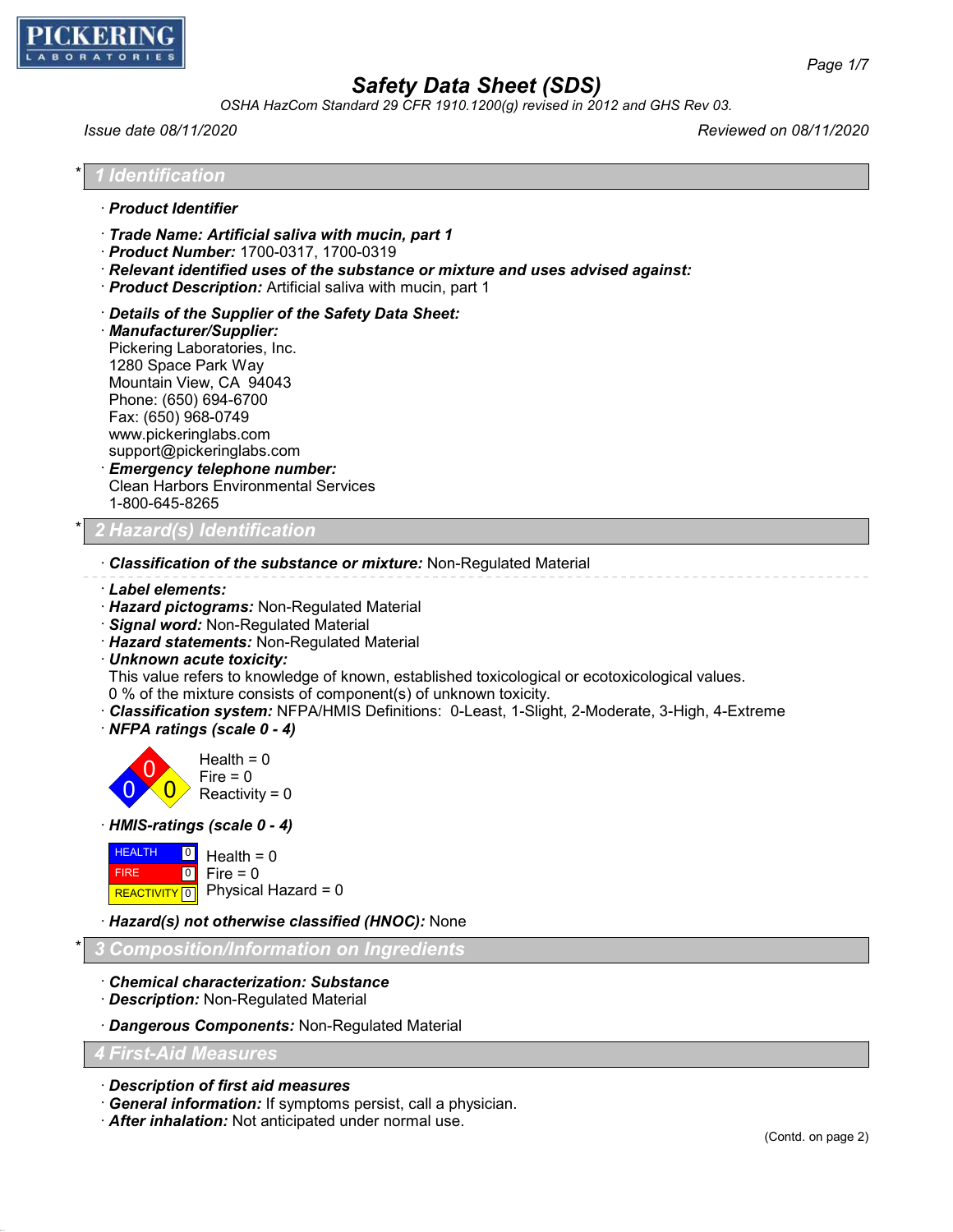

*OSHA HazCom Standard 29 CFR 1910.1200(g) revised in 2012 and GHS Rev 03.*

*Issue date 08/11/2020 Reviewed on 08/11/2020*

### *Trade Name: Artificial saliva with mucin, part 1*

- · *After skin contact:* If skin irritation occurs, consult a doctor.
- · *After eye contact:*
- Rinse opened eye for several minutes under running water.
- If eye irritation occurs, consult a doctor.
- · *After swallowing:*
- Rinse mouth with water.
- Call a doctor if irritation or symptoms develop.
- · *Information for doctor*
- · *Most important symptoms and effects, both acute and delayed:* No further relevant information available. · *Indication of any immediate medical attention and special treatment needed:*
- No further relevant information available.

## *5 Fire-Fighting Measures*

- · *Extinguishing media*
- · *Suitable extinguishing agents:* Use fire fighting measures that suit the environment.
- · *For safety reasons unsuitable extinguishing agents:* No further relevant information.
- · *Special hazards arising from the substance or mixture:* No further relevant information available.
- · *Advice for firefighters*
- · *Special protective equipment for firefighters:*

As in any fire, wear self-contained breathing apparatus pressure-demand (NIOSH approved or equivalent) and full protective gear to prevent contact with skin and eyes.

*6 Accidental Release Measures*

- · *Personal precautions, protective equipment and emergency procedures:* Not required.
- · *Environmental precautions:* Dilute with plenty of water.
- · *Methods and material for containment and cleaning up:* Absorb with liquid-binding material (i.e. sand, diatomite, acid binders, universal binders, sawdust). Dispose of the collected material according to regulations.
- · *Reference to other sections:*
- See Section 7 for information on safe handling.
- See Section 8 for information on personal protection equipment.
- See Section 13 for disposal information.
- · *Protective Action Criteria for Chemicals*

| $·$ PAC-1:     |                                       |  |                         |  |
|----------------|---------------------------------------|--|-------------------------|--|
|                | 144-55-8 Sodium Bicarbonate           |  | 13 mg/ $m3$             |  |
| 57-13-6 Urea   |                                       |  | $30 \text{ mg/m}^3$     |  |
|                | 10035-04-8 Calcium chloride dihydrate |  | 16 mg/m $3$             |  |
| $·$ PAC-2:     |                                       |  |                         |  |
|                | 144-55-8 Sodium Bicarbonate           |  | 140 mg/m <sup>3</sup>   |  |
| 57-13-6 Urea   |                                       |  | 280 mg/m $3$            |  |
|                | 10035-04-8 Calcium chloride dihydrate |  | 170 mg/m $3$            |  |
| $·$ PAC-3:     |                                       |  |                         |  |
|                | 144-55-8 Sodium Bicarbonate           |  | 840 mg/m <sup>3</sup>   |  |
| $57-13-6$ Urea |                                       |  | 1,700 mg/m <sup>3</sup> |  |
|                | 10035-04-8 Calcium chloride dihydrate |  | $1,100 \text{ mg/m}^3$  |  |
|                |                                       |  | (Contd. on page 3)      |  |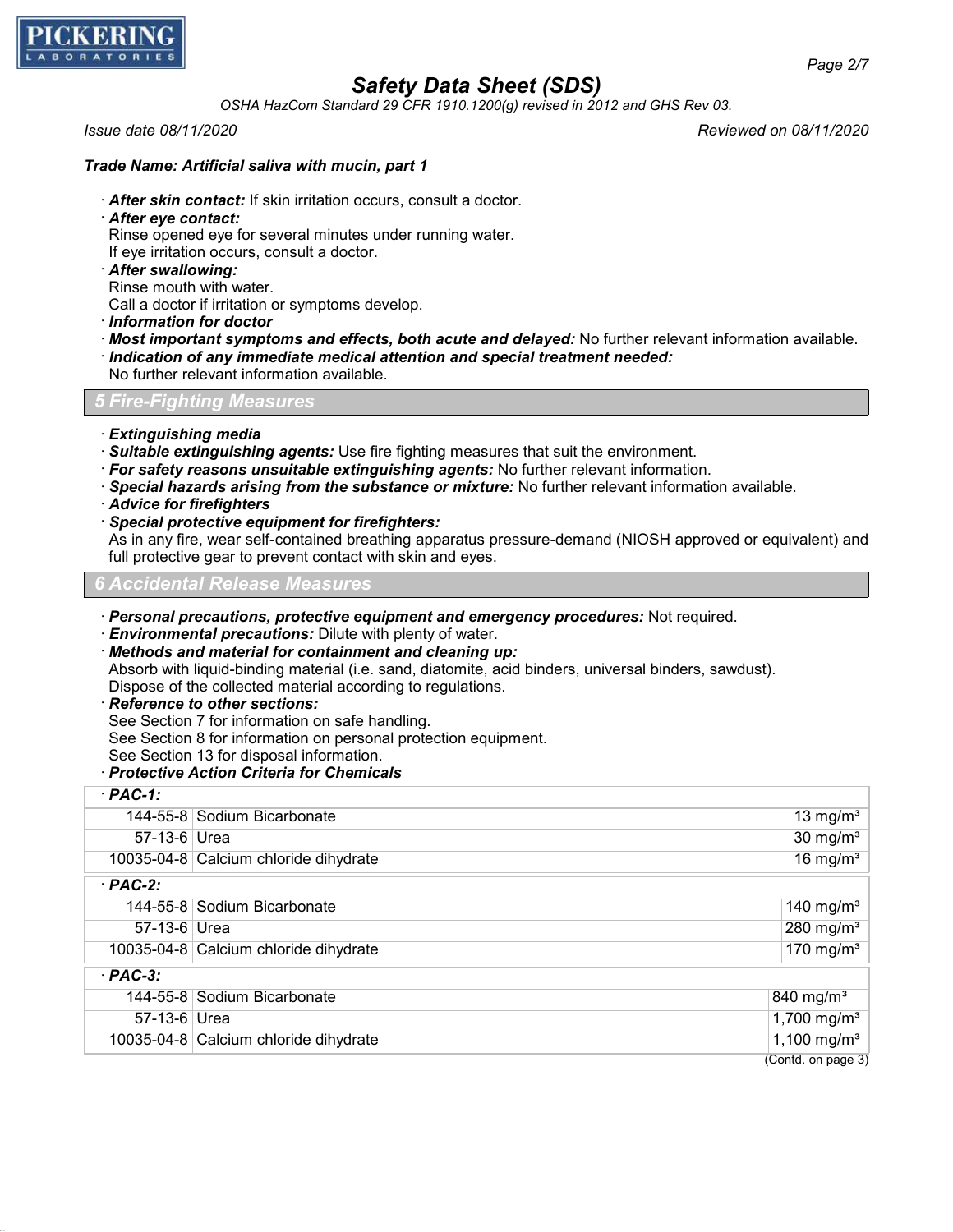

*OSHA HazCom Standard 29 CFR 1910.1200(g) revised in 2012 and GHS Rev 03.*

*Issue date 08/11/2020 Reviewed on 08/11/2020*

*Trade Name: Artificial saliva with mucin, part 1*

## \* *7 Handling and Storage*

- · *Handling*
- · *Precautions for safe handling:* Use personal protection equipment as outlined in section 8.
- · *Information about protection against explosions and fires:* No special measures required.
- · *Conditions for safe storage, including any incompatibilities*
- · *Storage*
- · *Requirements to be met by storerooms and receptacles:* Store refrigerated
- · *Information about storage in one common storage facility:* Not required.
- · *Further information about storage conditions:* None.
- · *Specific end use(s):* No further relevant information available.

## *8 Exposure Controls/Personal Protection*

- · *Additional information about design of technical systems:* No further data; see section 7.
- · *Control parameters:*
- · *Components with occupational exposure limits:*

The product does not contain any relevant quantities of materials with critical values that have to be monitored at the workplace.

- · *Additional information:* The lists that were valid during the creation of this SDS were used as basis.
- · *Exposure controls:*
- · *Personal protective equipment*
- · *General protective and hygienic measures:*

Use adequate exhaust ventilation to prevent inhalation of product vapors.

Do not eat or drink while handling product.

Immediately remove all soiled and contaminated clothing.

The usual precautionary measures for handling chemicals should be followed.

Wash hands before breaks and at the end of work.

## · *Breathing equipment:*

Respiratory protection is not required unless handling of the material produces nuisance airborne concentrations.

- · *Protection of hands:* Not required.
- · *Material of gloves:* Latex or vinyl
- · *Penetration time of glove material:* Not applicable.
- · *Eye protection:*



Goggles recommended during refilling.

- · *Body protection:* Lab coat
- · *Limitation and supervision of exposure into the environment:* None

\* *9 Physical and Chemical Properties*

- · *Information on basic physical and chemical properties*
- · *General Information*

|  |  |  | · Appearance: |  |  |  |
|--|--|--|---------------|--|--|--|
|--|--|--|---------------|--|--|--|

- 
- 
- 
- · **Odor threshold:** Not determined.

*Form:* Liquid **Color:** Clear · *Odor:* Odorless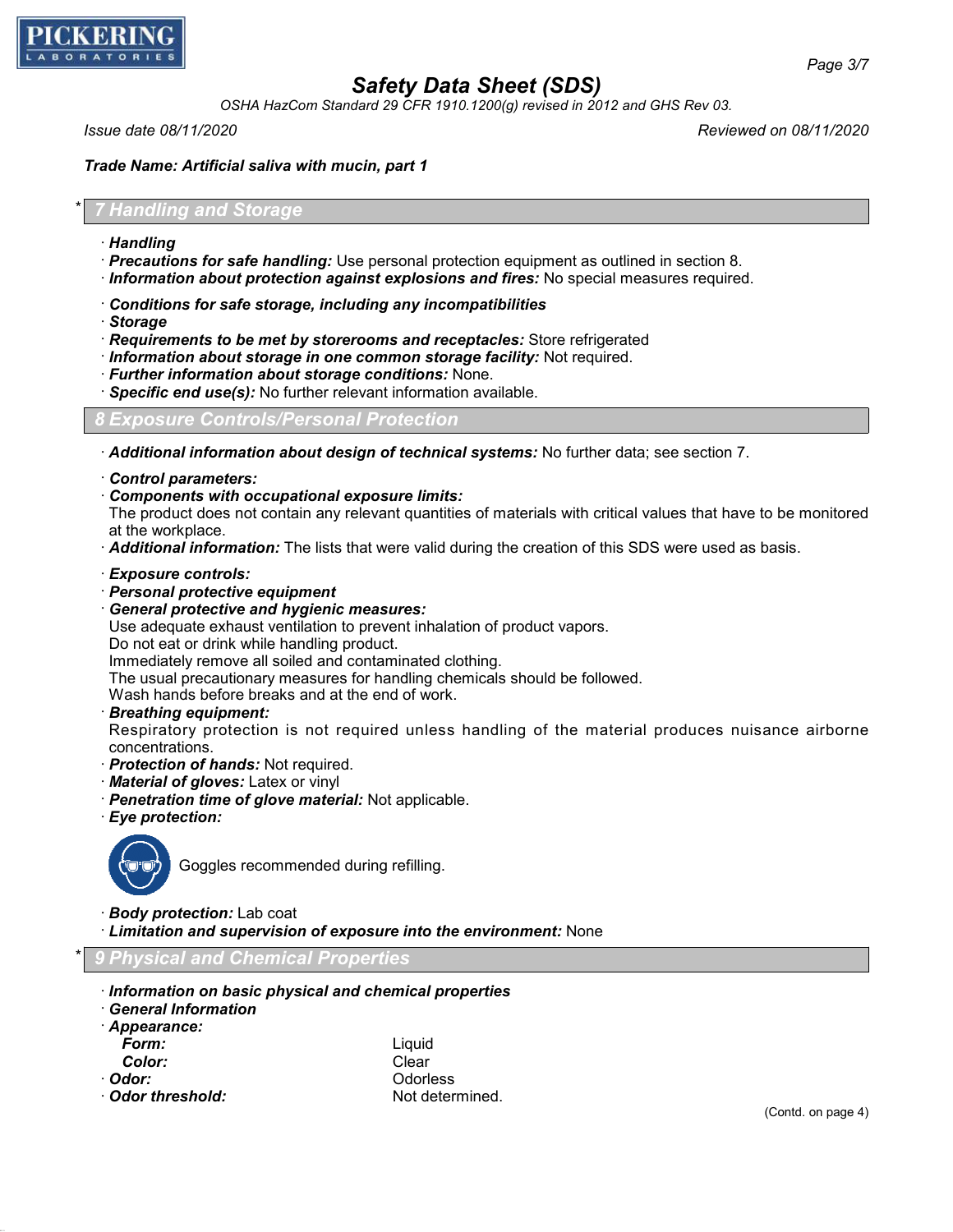

*OSHA HazCom Standard 29 CFR 1910.1200(g) revised in 2012 and GHS Rev 03.*

*Issue date 08/11/2020 Reviewed on 08/11/2020*

## *Trade Name: Artificial saliva with mucin, part 1*

| · pH-value:                                                                                       | Not applicable.                                       |
|---------------------------------------------------------------------------------------------------|-------------------------------------------------------|
| Change in condition<br><b>Melting point/Melting range:</b><br><b>Boiling point/Boiling range:</b> | Not determined.<br>≥100 °C (≥212 °F)                  |
| · Flash point:                                                                                    | None                                                  |
| · Flammability (solid, gaseous):                                                                  | Not applicable.                                       |
| · Ignition temperature:                                                                           | Not applicable                                        |
| · Decomposition temperature:                                                                      | Not determined.                                       |
| · Auto igniting:                                                                                  | Product is not self-igniting.                         |
| · Danger of explosion:                                                                            | Product does not present an explosion hazard.         |
| · Explosion limits:<br>Lower:<br><b>Upper:</b>                                                    | Not determined.<br>Not determined.                    |
| · Vapor pressure:                                                                                 | Not determined.                                       |
| · Density:<br><b>Relative density:</b><br>Vapor density:<br><b>Evaporation rate:</b>              | Not determined.<br>Not determined.<br>Not determined. |
| · Solubility in / Miscibility with:<br>Water:                                                     | Aqueous solution                                      |
| · Partition coefficient (n-octanol/water): Not determined.                                        |                                                       |
| · Viscosity:<br>Dynamic:<br><b>Kinematic:</b>                                                     | Not determined.<br>Not determined.                    |
| · Solvent content:<br><b>VOC content:</b><br>Other information:                                   | 0.00%<br>No further relevant information available.   |
| 0 Stability and Reactivity                                                                        |                                                       |

· *Reactivity:* No further relevant information available.

· *Chemical stability:* Stable under normal conditions.

· *Thermal decomposition / conditions to be avoided:* No decomposition if used according to specifications.

· *Possibility of hazardous reactions:* No dangerous reactions known.

· *Conditions to avoid:* No further relevant information available.

· *Incompatible materials:* No further relevant information available.

· *Hazardous decomposition products:* No dangerous decomposition products known.

*11 Toxicological Information*

· *Information on toxicological effects:*

· *Acute toxicity:*

· *LD/LC50 values that are relevant for classification:* No data available.

· *Primary irritant effect:*

- · *On the skin:* Mild irritant effect.
- · *On the eye:* Mild irritant effect.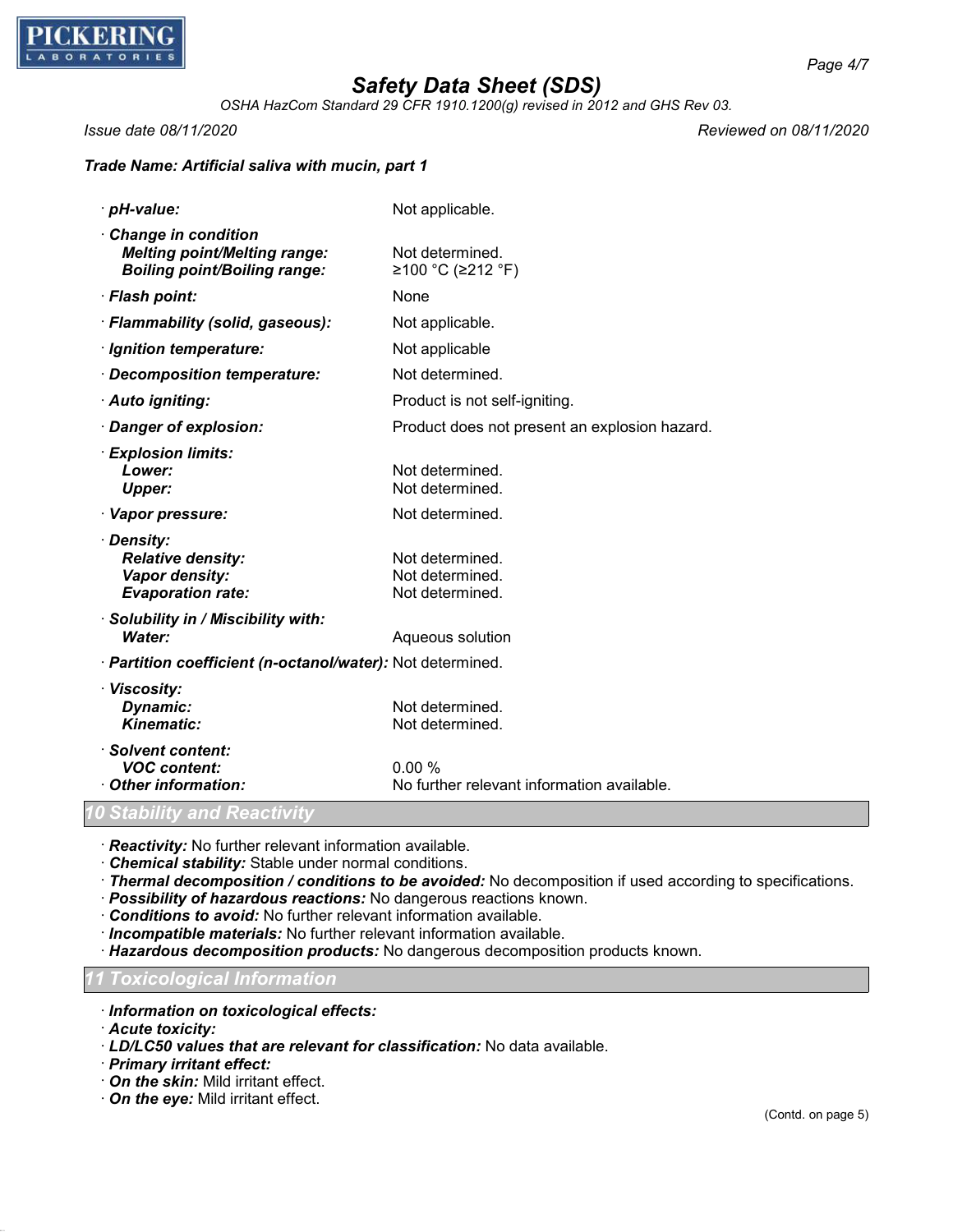

*OSHA HazCom Standard 29 CFR 1910.1200(g) revised in 2012 and GHS Rev 03.*

*Issue date 08/11/2020 Reviewed on 08/11/2020*

### *Trade Name: Artificial saliva with mucin, part 1*

#### · *Additional toxicological information:*

- · *Carcinogenic categories:*
- · *IARC (International Agency for Research on Cancer):*

None of the ingredients are listed.

#### · *NTP (National Toxicology Program):*

None of the ingredients are listed.

## · *OSHA-Ca (Occupational Safety & Health Administration):*

None of the ingredients are listed.

#### *12 Ecological Information*

#### · *Toxicity:*

- · *Aquatic toxicity:* No further relevant information available.
- · *Persistence and degradability:* No further relevant information available.
- · *Behavior in environmental systems:*
- · *Bioaccumulative potential:* No further relevant information available.
- · *Mobility in soil:* No further relevant information available.
- · *Additional ecological information:*
- · *General notes:*

Water hazard class 1 (Self-assessment): slightly hazardous for water

Generally not hazardous for water.

- · *Results of PBT and vPvB assessment:*
- · *PBT:* Not applicable.
- · *vPvB:* Not applicable.
- · *Other adverse effects:* No further relevant information available.

### *13 Disposal Considerations*

### · *Waste treatment methods*

· *Recommendation:*

This product may be mixed with a combustible solvent and burned in a chemical incinerator equipped with an after burner and scruber. This product can also be sent to an EPA approved waste disposal facility. Observe all federal, state and local environmental regulations when disposing of this material.

#### · *Uncleaned packaging*

- · *Recommendation:* Disposal must be made according to official regulations.
- · *Recommended cleansing agent:* Water, if necessary with cleansing agents.

### *14 Transport Information*

| · UN-Number:<br>· DOT, ADR/ADN, ADN, IMDG, IATA<br>UN proper shipping name: | Non-Regulated Material |
|-----------------------------------------------------------------------------|------------------------|
| · DOT, ADR/ADN, ADN, IMDG, IATA<br>Transport hazard class(es):              | Non-Regulated Material |
| · DOT, ADR/ADN, ADN, IMDG, IATA                                             |                        |
| · Class:                                                                    | Non-Regulated Material |
| · Packing group:                                                            |                        |
| · DOT, ADR/ADN, IMDG, IATA                                                  | Non-Regulated Material |
| <b>Environmental hazards:</b>                                               | Not applicable.        |
| Special precautions for user:                                               | Not applicable.        |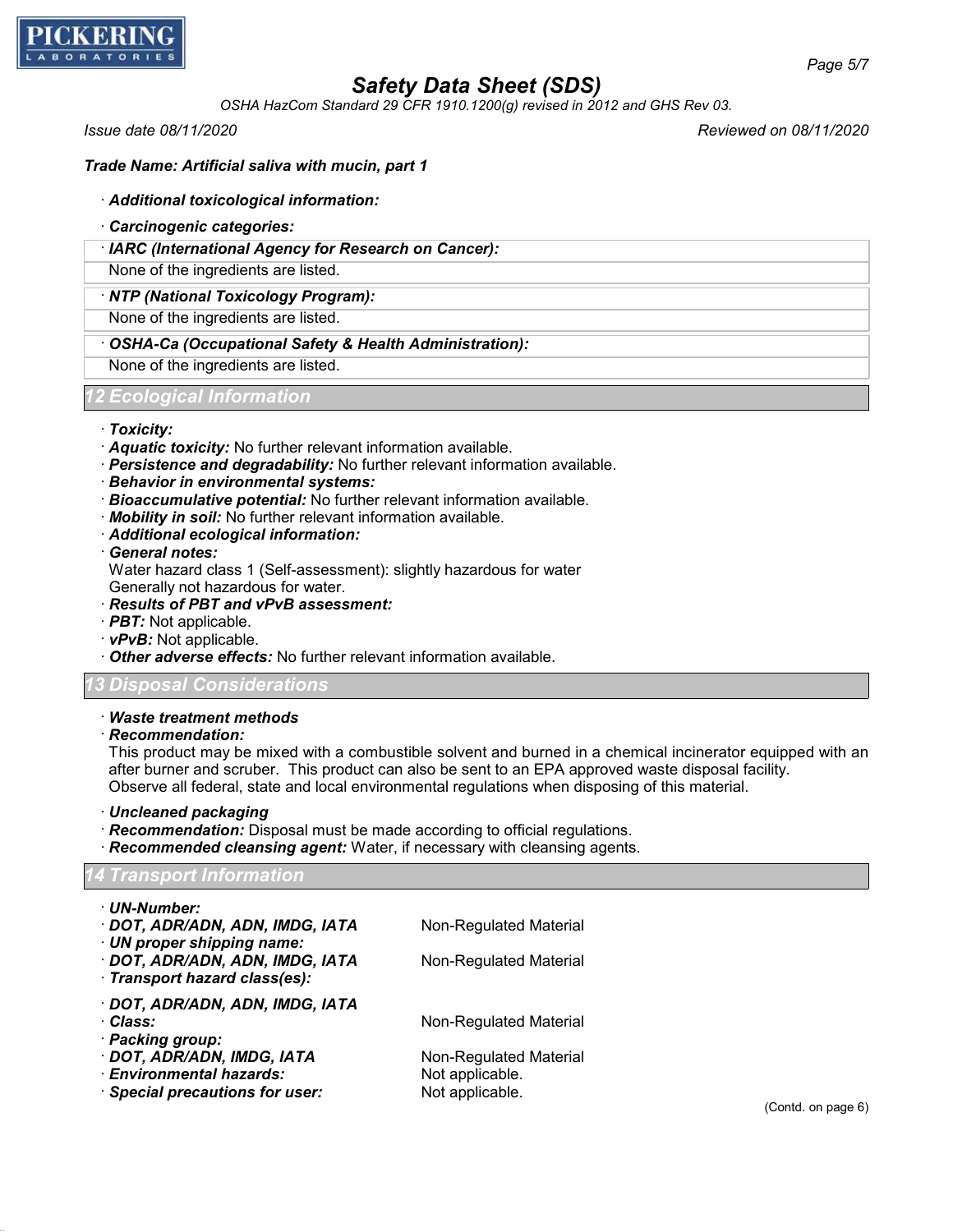

*OSHA HazCom Standard 29 CFR 1910.1200(g) revised in 2012 and GHS Rev 03.*

*Issue date 08/11/2020 Reviewed on 08/11/2020*

| Trade Name: Artificial saliva with mucin, part 1 |  |  |  |  |  |  |  |
|--------------------------------------------------|--|--|--|--|--|--|--|
|--------------------------------------------------|--|--|--|--|--|--|--|

· *Transport in bulk according to Annex II of MARPOL73/78 and the IBC Code:* Not applicable. · **UN "Model Regulation":** Non-Regulated Material

#### *15 Regulatory Information*

- · *Safety, health and environmental regulations/legislation specific for the substance or mixture:* · *SARA (Superfund Amendments and Reauthorization):*
- · *Section 355 (extremely hazardous substances):* None of the ingredients are listed. · *Section 313 (Specific toxic chemical listings):* None of the ingredients are listed. · *TSCA (Toxic Substances Control Act):* 7732-18-5 Water, distilled water, deionized water ACTIVE 144-55-8 Sodium Bicarbonate **ACTIVE** 7447-40-7 Potassium Chloride ACTIVE 57-13-6 Urea ACTIVE 7647-14-5 Sodium Chloride ACTIVE · *Hazardous Air Pollutants* None of the ingredients are listed.
	-
	- · *California Proposition 65:*
	- · *Chemicals known to cause cancer:*
	- None of the ingredients are listed.
	- · *Chemicals known to cause reproductive toxicity for females:*
	- None of the ingredients are listed.
- · *Chemicals known to cause reproductive toxicity for males:*
- None of the ingredients are listed.
- · *Chemicals known to cause developmental toxicity:*
- None of the ingredients are listed.
- · *New Jersey Right-to-Know List:*
- None of the ingredients are listed.
- · *New Jersey Special Hazardous Substance List:*
- None of the ingredients are listed.
- · *Pennsylvania Right-to-Know List:*
- None of the ingredients are listed.
- · *Pennsylvania Special Hazardous Substance List:*
- None of the ingredients are listed.

### · *Carcinogenic categories:*

- · *EPA (Environmental Protection Agency):*
- 57-13-6 Urea III and the contract of the contract of the contract of the contract of the contract of the contract of the contract of the contract of the contract of the contract of the contract of the contract of the contr
- · *TLV (Threshold Limit Value established by ACGIH):*
- None of the ingredients are listed.
- · *NIOSH-Ca (National Institute for Occupational Safety and Health):*
- None of the ingredients are listed.